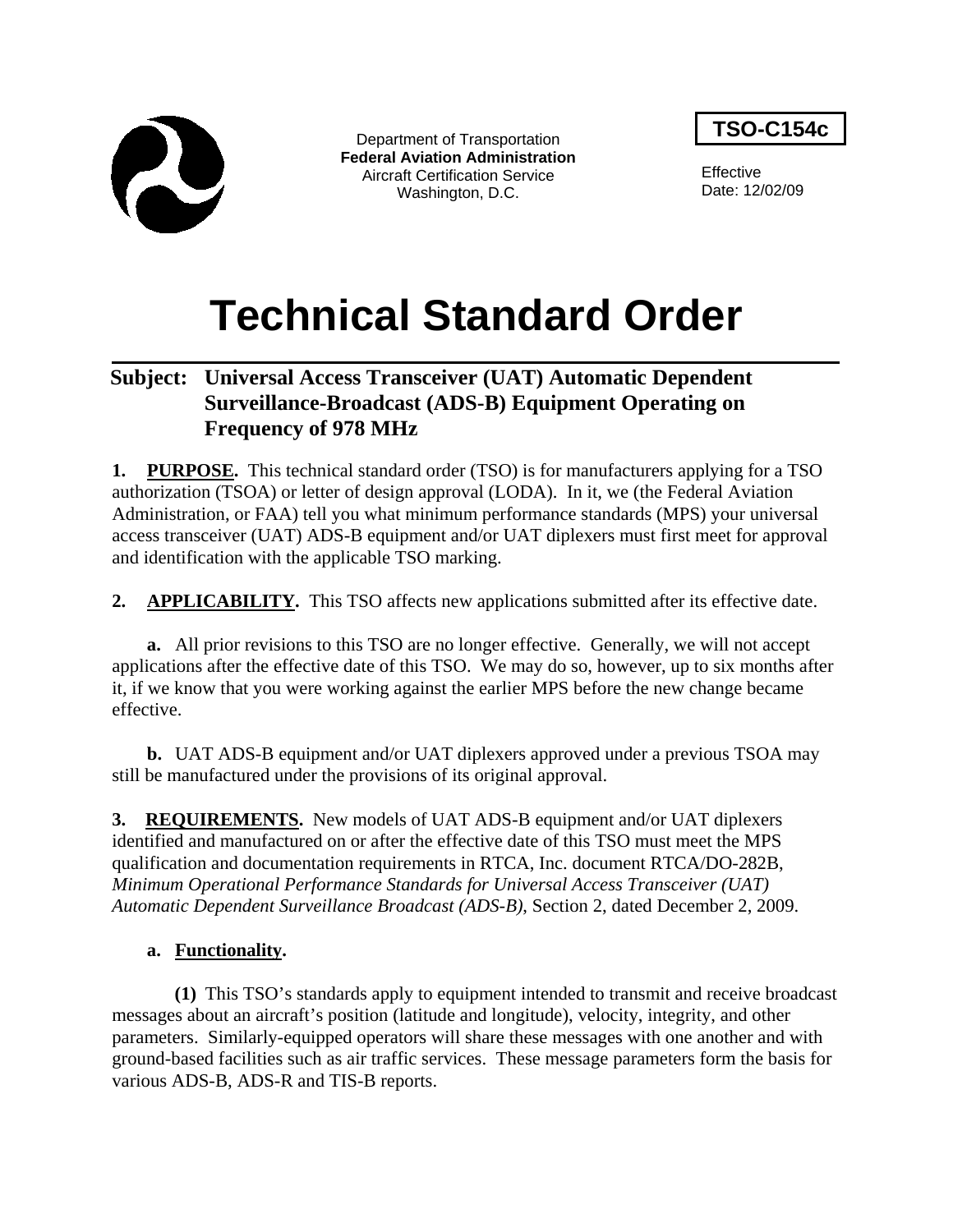**(2)** This TSO supports two major classes of UAT ADS-B equipment. Class A equipment consists of transmit and receive subsystems. Class B equipment contains a transmit subsystem only.

**(a) Class A equipment** includes Classes A1H, A1S, A2 and A3 as defined in RTCA/DO-282B. We require UAT ADS-B equipment airborne Class A equipment to receive ADS-B, ADS-R, TIS-B, and FIS-B messages, deliver ADS-B, ADS-R, TIS-B, and FIS-B reports, and transmit ADS-B messages. Class A equipment can also be defined as transmit only or receive only. Follow guidance in RTCA DO-282B paragraph 2.1.12 for transmit only or paragraph 2.1.13 for receive only equipment.

**(b) Class B equipment** includes Classes B1, and B1S as defined in RTCA/DO-282B. Class B equipment is only required to transmit ADS-B messages.

**(3)** This TSO also supports an optional frequency diplexer. The diplexer allows the air traffic control radar beacon system (ATCRBS) or Mode S transponder and the UAT equipment developed under this TSO to share an antenna.

**(4) Use of ADS-B Reports in Airborne Applications**. This TSO addresses only broadcasting messages from transmit subsystems and assembling reports in receiver subsystems. We don't address applications that use the information in reports.

**(5) Added Message Elements**: Do not add ADS-B message elements outside of the message requirements outlined in Section 2 of DO-282B or populate message fields reserved for future use.

#### **b. Failure Condition Classifications.**

**(1)** For UAT receiver subsystems, we consider an un-annunciated failure that provides onboard applications with incorrect reports a major failure condition. For UAT transmitter subsystems, we consider an un-annunciated failure that broadcasts incorrect ADS-B messages a major failure condition. A failure resulting in loss of function defined in paragraph **3a** of this TSO is considered a minor failure condition. Develop the system to, at least, the design assurance level equal to these two failure condition classifications.

> **NOTE:** The major failure condition for transmission of incorrect ADS-B messages is based on use of the data by other aircraft or Air Traffic Control for separation services.

**(2)** The optional UAT diplexer is a mechanical device with no active components. If you follow the MPS of this TSO, you should manufacture a device whose probability of undetected failure is the same as that of the aircraft's antenna cable/connectors or a coaxial bulkhead feed-through. However, in the total cable loss budget of the aircraft's antenna system, consider the maximum amplitude attenuation of the UAT diplexer. Include the following limitation in the installation procedures: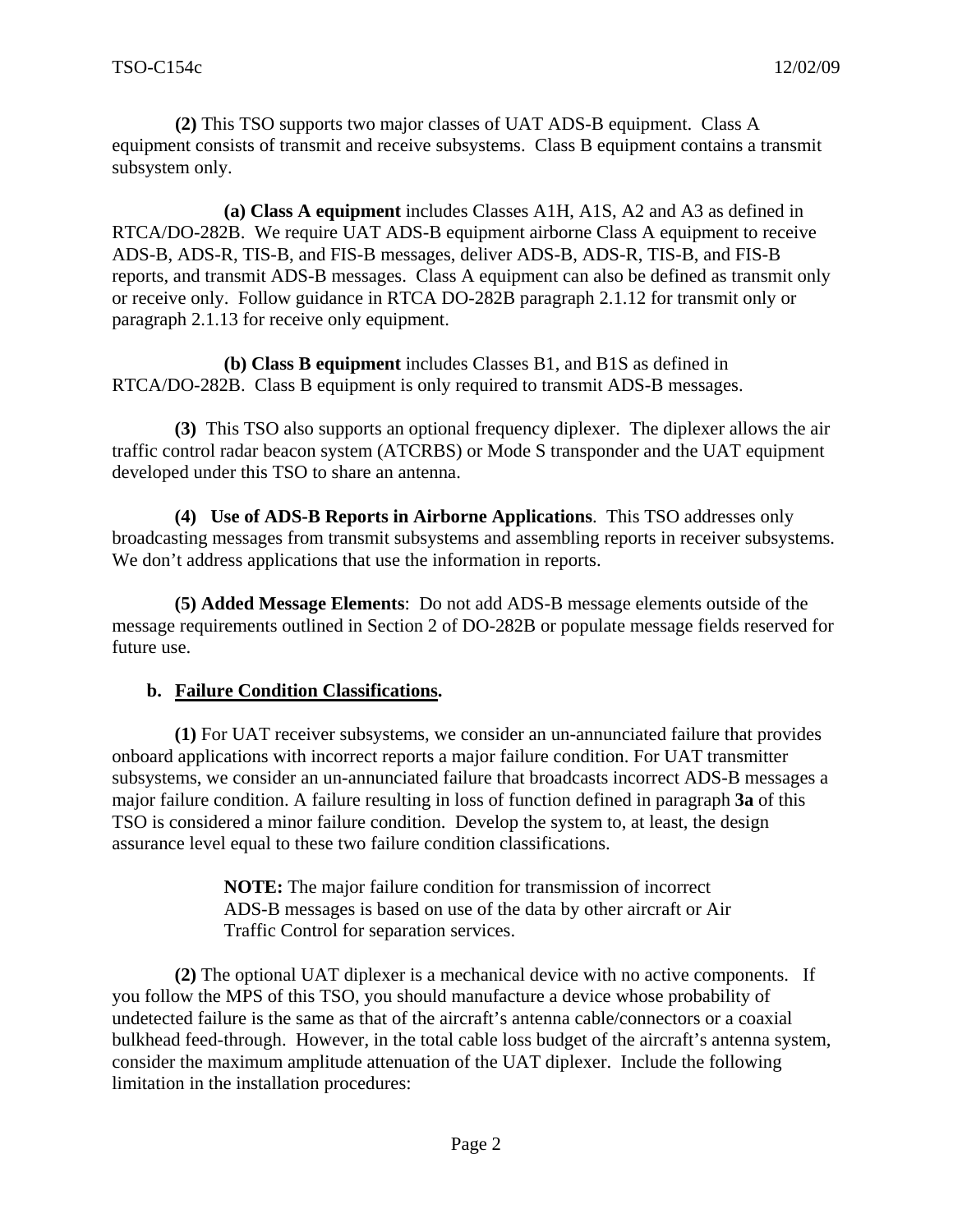The cable attenuation allowance between the ATCRBS or Mode S transponder output and the antenna input is typically 3.0 dB. The installer is responsible to ensure the insertion of the UAT diplexer does not cause this budget to be exceeded.

**c. Functional Qualification.** Demonstrate the required functional performance under the test conditions in RTCA/DO-282B, Section 2.4.

**d. Environmental Qualification.** Demonstrate the required performance under the test conditions specified in RTCA DO-282B Paragraph 2.3 using standard environmental conditions and test procedures appropriate for airborne equipment.

**NOTE:** Although no specific version of RTCA DO-160 environmental conditions and test procedures are specified, use of RTCA/DO-160D (with Changes 1 and 2 only, incorporated) or earlier versions will require substantiation via the deviation process as discussed in paragraph **3g** of this TSO.

 **e. Software Qualification.** If the article includes software, develop the software according to RTCA/DO-178B, *Software Considerations in Airborne Systems and Equipment Certification*, dated December 1, 1992. The software design assurance level should be consistent with the failure condition classifications defined in paragraph **3b** of this TSO. Develop all software included in the article definition according to RTCA/DO-178B.

 **f. Electronic Hardware Qualification.** If the article includes a complex custom microcoded component to accomplish the function, develop the component according to RTCA/DO-254, *Design Assurance Guidance for Airborne Electronic Hardware*. All complex custom micro-coded components included in the article definition must be developed according to RTCA/DO-254.

**g. Deviations.** We have provisions for using alternate or equivalent means of compliance to the criteria in the MPS of this TSO. If you invoke these provisions, you must show that your equipment maintains an equivalent level of safety. Apply for a deviation under 14 CFR 21.609.

#### **4. MARKING.**

**a.** Mark at least one major component permanently and legibly with all the information in 14 CFR 21.607(d). The marking must include the serial number.

**b.** Also, mark the following permanently and legibly, with at least the manufacturer's name, subassembly part number, and the TSO number:

**(1)** Each component that is easily removable (without hand tools), and

**(2)** Each subassembly of the article that you determined may be interchangeable.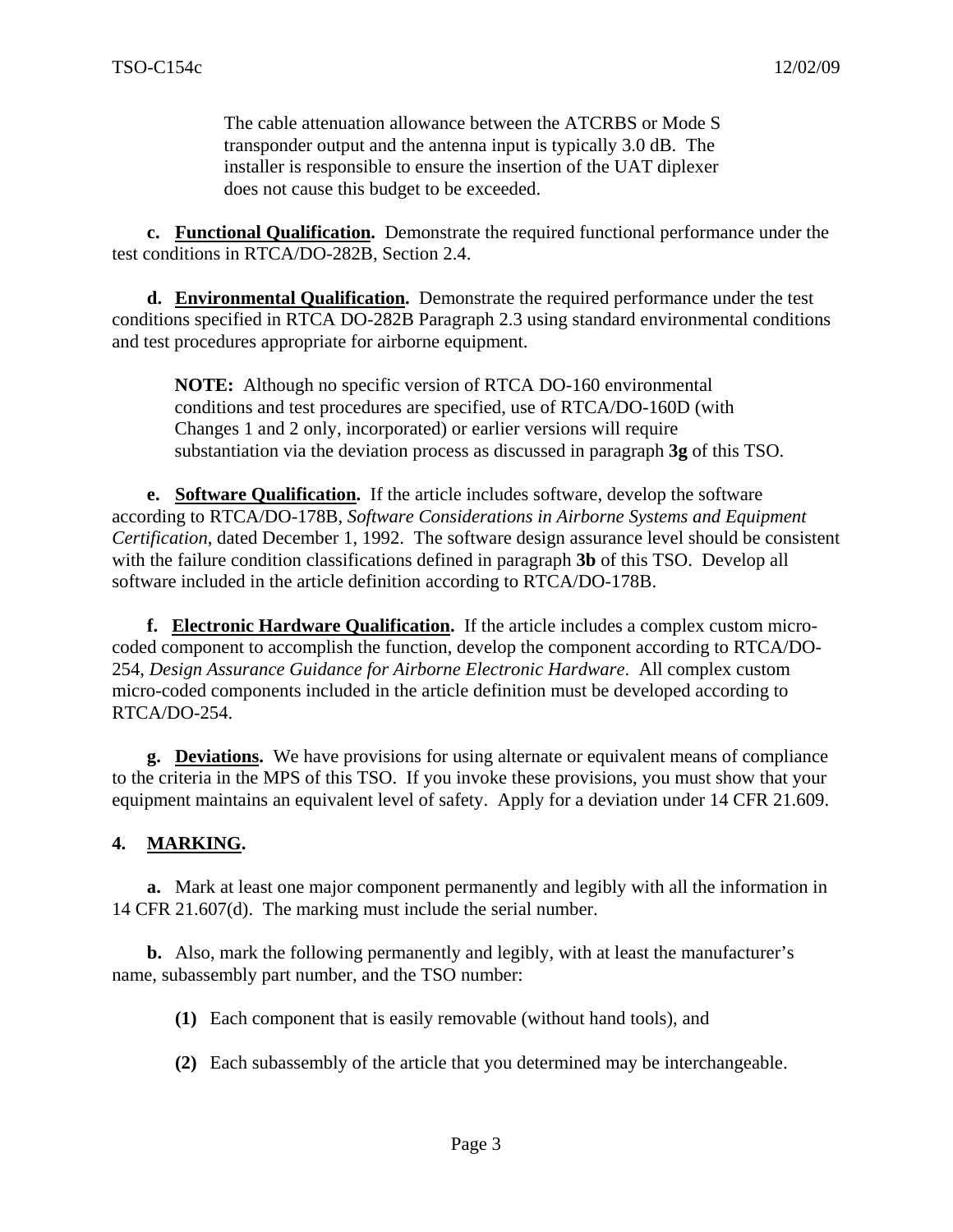**c.** If the article includes a deviation per paragraph **3g** of this TSO, the marking must include a means to indicate a deviation was granted.

**d.** If the component includes a digital computer, then the part number must include hardware and software identification. Or, you can use a separate part number for hardware and software. Either way, you must include a means to show the modification status.

> **NOTE:** Similar software versions, developed and tested to different software levels, must be differentiated by part number.

**e.** Transmitting and receiving components must be permanently and legibly marked. The following table explains how to mark components. Find the equipment class in RTCA/DO-282B, Section 2.1.11.

| If component can:                                                                  | Mark it with:                                                                                                                            | Sample marking pattern:                                |
|------------------------------------------------------------------------------------|------------------------------------------------------------------------------------------------------------------------------------------|--------------------------------------------------------|
| Transmit and receive                                                               | Equipment class it supports                                                                                                              | Class A1H or Class A3                                  |
| Transmit, but not<br>receive                                                       | Equipment class it supports                                                                                                              | Class B1 or<br>Class A3 - Transmit Only                |
| Receive, but not<br>transmit                                                       | Equipment class it supports                                                                                                              | Class A2 - Receive Only                                |
| Perform the optional<br>frequency diplexer<br>function developed<br>under this TSO | The words "UAT Diplexer,"<br>Maximum amplitude<br>attenuation between the<br>antenna port $(A)$ and UAT port<br>(U) of the diplexer, and | <b>UAT</b> Diplexer<br>$A/U - 0.x dB$<br>$A/T -0.x dB$ |
|                                                                                    | Maximum amplitude<br>attenuation between the<br>antenna port $(A)$ and<br>transponder port $(T)$ of the<br>diplexer                      |                                                        |

**5. APPLICATION DATA REQUIREMENTS.** You must give the FAA aircraft certification office (ACO) manager responsible for your facility a statement of conformance, as specified in 14 CFR 21.605(a)(1) and one copy each of the following technical data to support your design and production approval. Under 14 CFR 21.617(a)(2), LODA applicants submit the same data (excluding paragraph **5h**) through their civil aviation authority.

**a.** Operating instructions and equipment limitations in an installation manual (IM), sufficient to describe the equipment's operational capability. Describe in detail any deviations.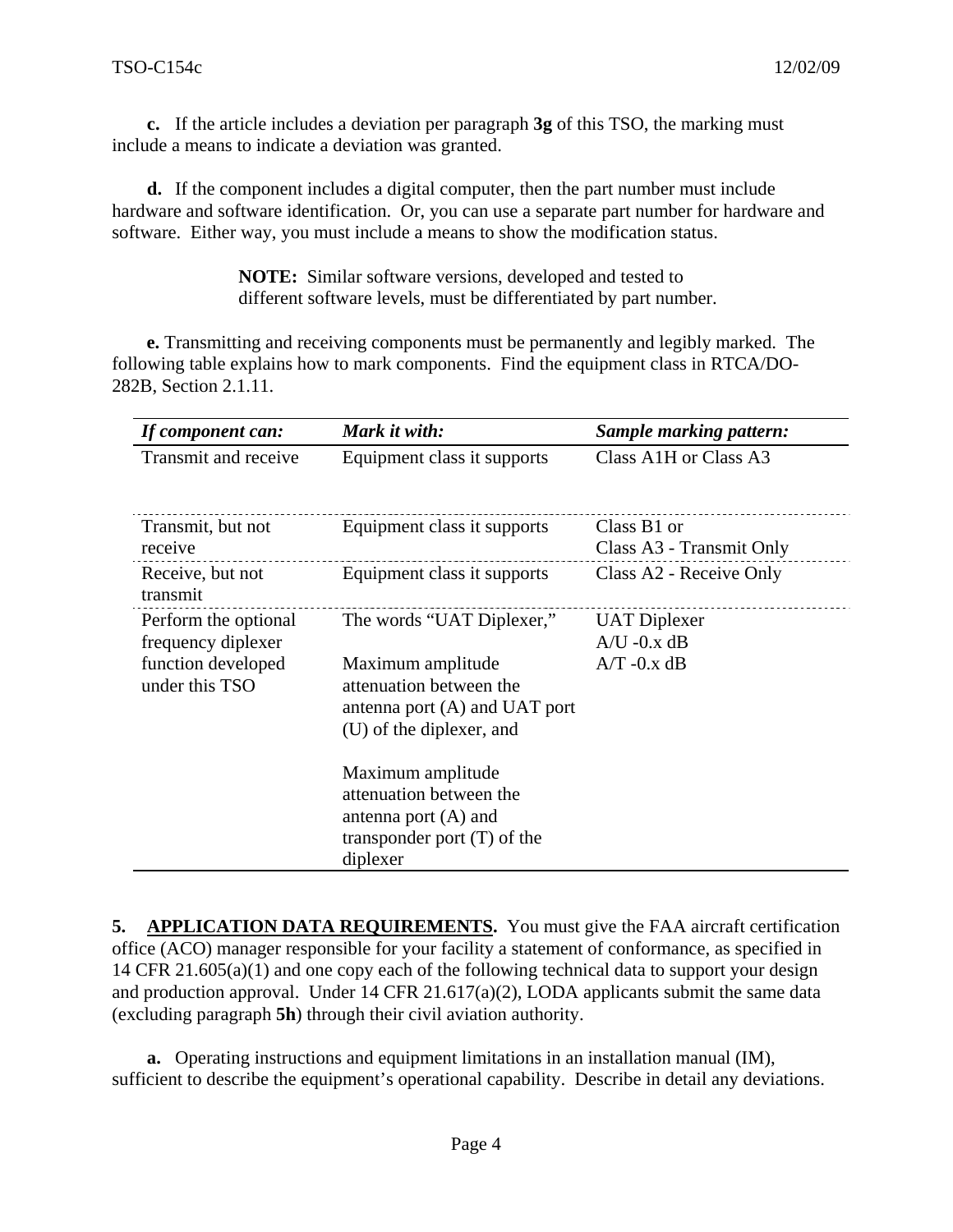If needed, identify equipment by part number, version, revision, and criticality level of software/hardware, classification for use, and environmental categories.

**b.** Installation procedures and limitations in an IM, sufficient to ensure that the UAT ADS-B equipment and/or UAT diplexers, when installed according to the installation procedures, still meets this TSO's requirements. Limitations must identify any unique aspects of the installation. Finally, the limitations must include a note with the following statement:

> This article meets the **minimum** performance and quality control standards required by a technical standard order (TSO). If you are installing this article on or in a specific type or class of aircraft, you must obtain separate approval for installation.

**c.** Schematic drawings of the installation procedures.

**d.** Wiring diagrams of the installation procedures.

**e.** List of components, by part number, that makes up the UAT ADS-B and/or UAT diplexers article. Include vendor part number cross-references, when applicable.

**f.** A component maintenance manual (CMM) or IM, as appropriate, covering periodic maintenance, calibration, and repair, for the continued airworthiness of the UAT ADS-B equipment and/or UAT diplexers. Include recommended inspection intervals and service life, as appropriate.

**g.** Material and process specifications list.

**h.** The quality control system (QCS) description required by 14 CFR 21.143 and 21.605(a)(3), including functional test specifications. The QCS should ensure that you will detect any change to the approved design that could adversely affect compliance with the TSO MPS, and reject the article accordingly. (Not required for LODA applicants.)

**i.** Manufacturer's TSO qualification report showing results of testing accomplished according to paragraph **3c** of this TSO.

**j.** Nameplate drawing with the information required by paragraph **4** of this TSO.

**k.** List of all drawings and processes (including revision level) that define the article's design.

**l.** A summary of the test conditions used for environmental qualifications for each component of the article. For example, a form as described in RTCA/DO-160F, *Environmental Conditions and Test Procedures for Airborne Equipment,* Appendix A.

**m.** If the article includes software: a plan for software aspects of certification (PSAC), software configuration index, and software accomplishment summary. We recommend that you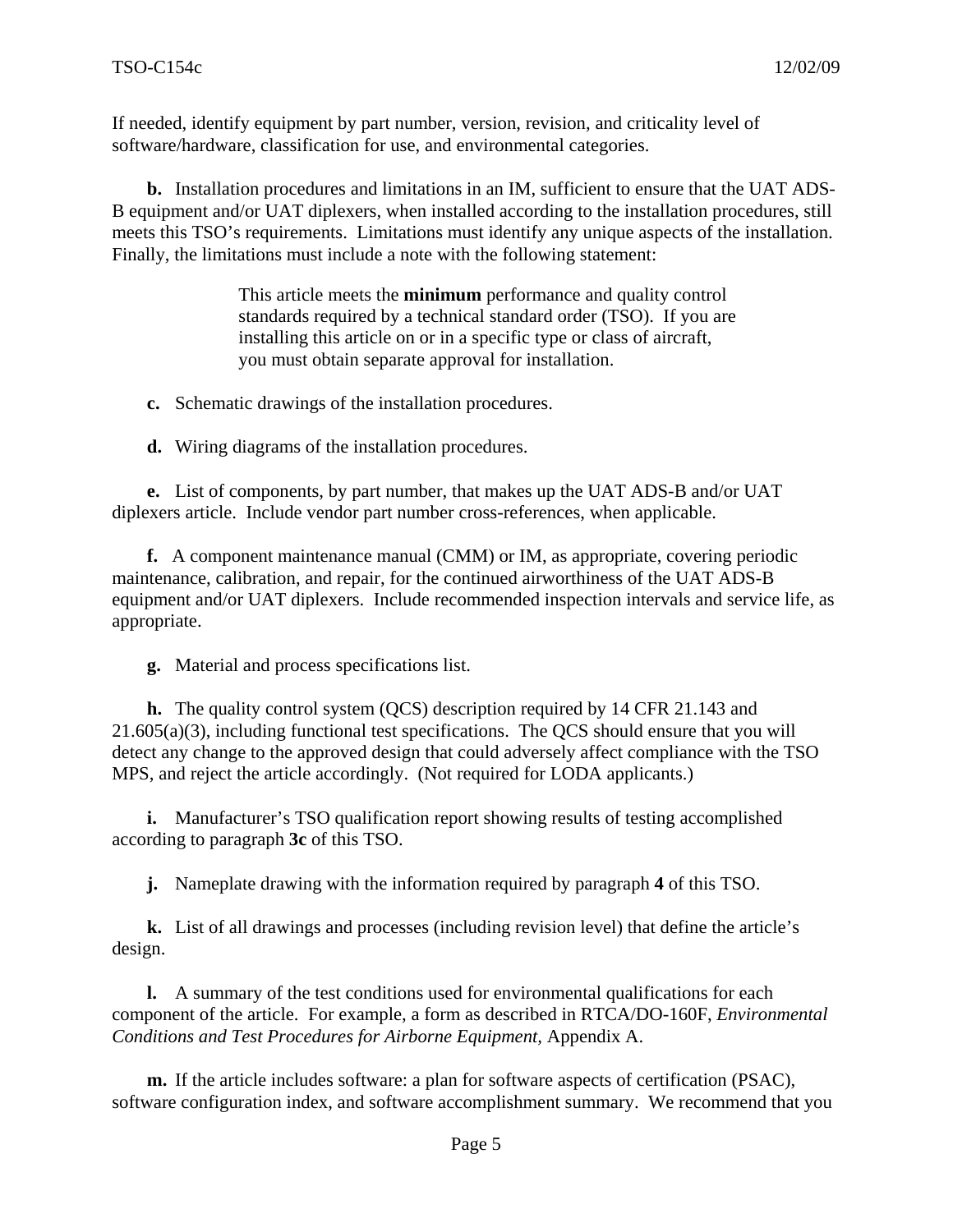submit the PSAC early in the software development process. Early submittal allows us to quickly resolve issues, such as partitioning and determining software levels.

**n.** If the article includes a complex custom micro-coded component: a plan for hardware aspects of certification (PHAC), hardware verification plan, top-level drawing, and hardware accomplishment summary. We recommend that you submit the PHAC early in the hardware development process. Early submittal allows us to quickly resolve issues.

**o.** Identify functionality, features or performance in the article not evaluated under paragraph **3** of this TSO (i.e. non-TSO functions). These functions are not approved under 14 CFR 21 Subpart O authorization, but can be approved in conjunction with the TSO authorization under the authority of 14 CFR 21.305(d). Include the following with your TSO application:

**(1)** Description of the non-TSO function(s), such as performance specifications and software, hardware, and environmental qualification levels. Add a statement confirming that the non-TSO functions don't interfere with the article's compliance with the requirements of paragraph **3**.

**(2)** Installation and operating instructions/limitations for the non-TSO function(s). The IM must contain the following statement:"The non-TSO functions in this section are not part of the TSO approval. The non-TSO function data in this section is approved under 14 CFR  $21.305(d)$ ."

**(3)** Instructions for continued performance applicable to the non-TSO function(s) defined in paragraph **5o(1).** 

**(4)** Interface requirements and applicable installation test procedures to ensure compliance with the performance data defined in paragraph **5o(1).** 

**(5)** Results of test/analysis, as appropriate, to verify that performance of the hosting TSO article is not affected by the non-TSO function(s).

**(6)** Results of test/analysis, as appropriate, to verify intended function of the declared non-TSO function(s) as described in paragraph **5o(1).** 

**6. MANUFACTURER DATA REQUIREMENTS.** Besides the data given directly to us, have the following technical data available for review by the responsible ACO or civil aviation authority:

**a.** Functional qualification specifications for qualifying each production article to ensure compliance with this TSO.

**b.** Equipment calibration procedures.

**c.** Corrective maintenance procedures (within 12 months after TSOA or LODA).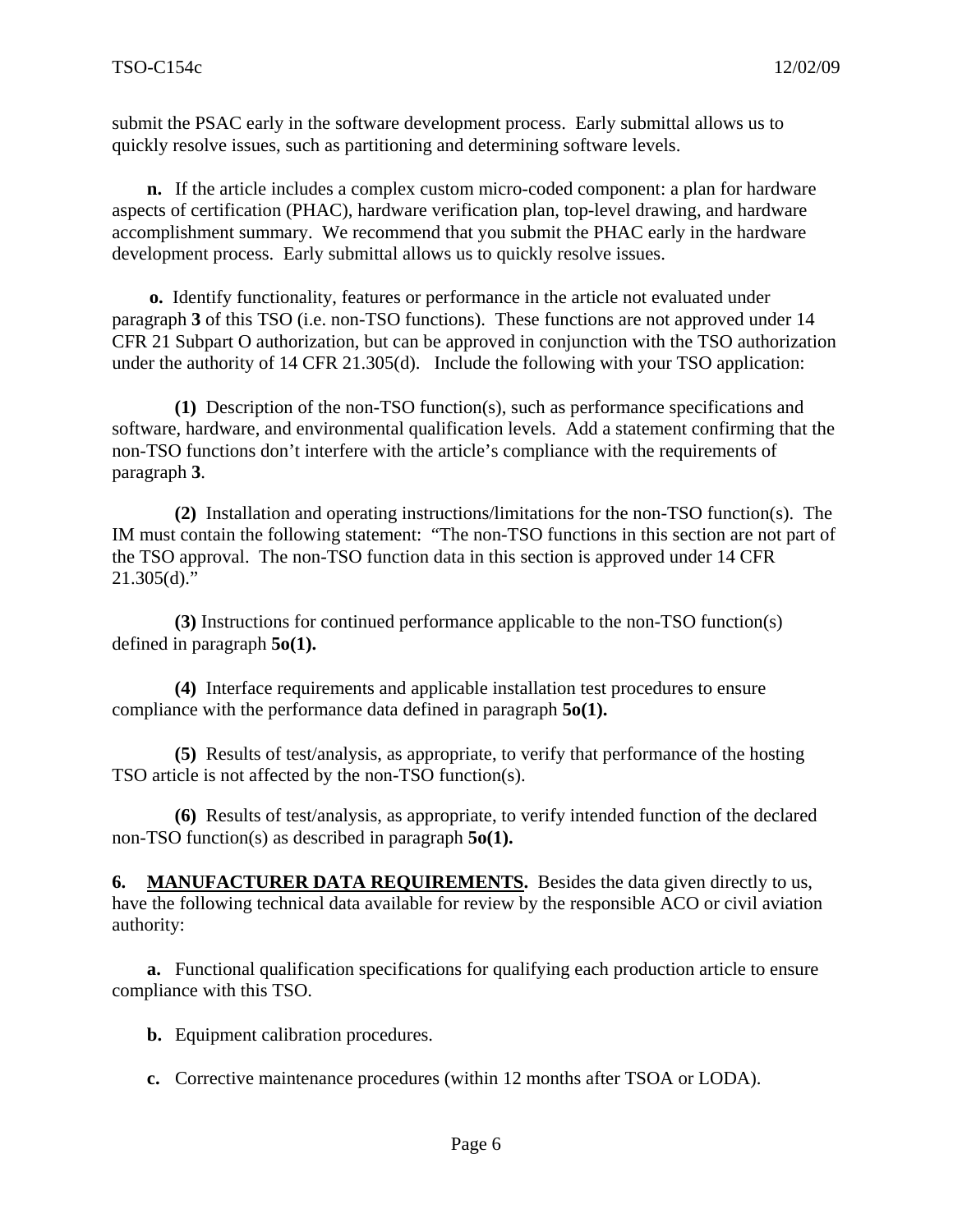**d.** Schematic drawings.

**e.** Wiring diagrams.

**f.** Material and process specifications.

**g.** The results of the environmental qualification tests conducted according to paragraph **3d** of this TSO.

**h.** If the article includes software, the appropriate documentation defined in RTCA/DO-178B including all data supporting the applicable objectives in RTCA/DO-178B Annex A, Process Objectives and Outputs by Software Level.

**i.** If the article includes a complex micro-coded component, the appropriate hardware life cycle data in combination with design assurance level, as defined in RTCA/DO-254, Appendix A, Table A-l.

**j**. If the article contains non-TSO function(s), you must also make available items **6a** through **6i** as they pertain to the non-TSO function(s).

## **7. FURNISHED DATA REQUIREMENTS.**

**a.** If furnishing one or more articles manufactured under this TSO to one entity (such as an operator or repair station), provide one copy of the data in paragraphs **5a** through **5f** and **5l** of this TSO. Add any other data needed for the proper installation, certification, use, or for continued compliance with the TSO, of the UAT ADS-B equipment and/or UAT diplexers.

**b.** If the article contains non-TSO function(s), include one copy of the data in paragraphs **5o(1)** through **5o(4).**

#### **8. HOW TO GET REFERENCED DOCUMENTS.**

**a.** Order RTCA documents from RTCA Inc., 1828 L Street NW, Suite 805, Washington, D.C. 20036. Telephone (202) 833-9339, fax (202) 833-9434. You can also order copies online at [www.rtca.org.](http://www.rtca.org/)

**b.** Order copies of 14 CFR part 21, Subpart O from the Superintendent of Documents, Government Printing Office, P.O. Box 979050, St. Louis, MO 63197. Telephone (202) 512- 1800, fax (202) 512-2250. You can also order copies online at [www.access.gpo.gov.](http://www.access.gpo.gov/) Select "Access," then "Online Bookstore." Select "Aviation," then "Code of Federal Regulations."